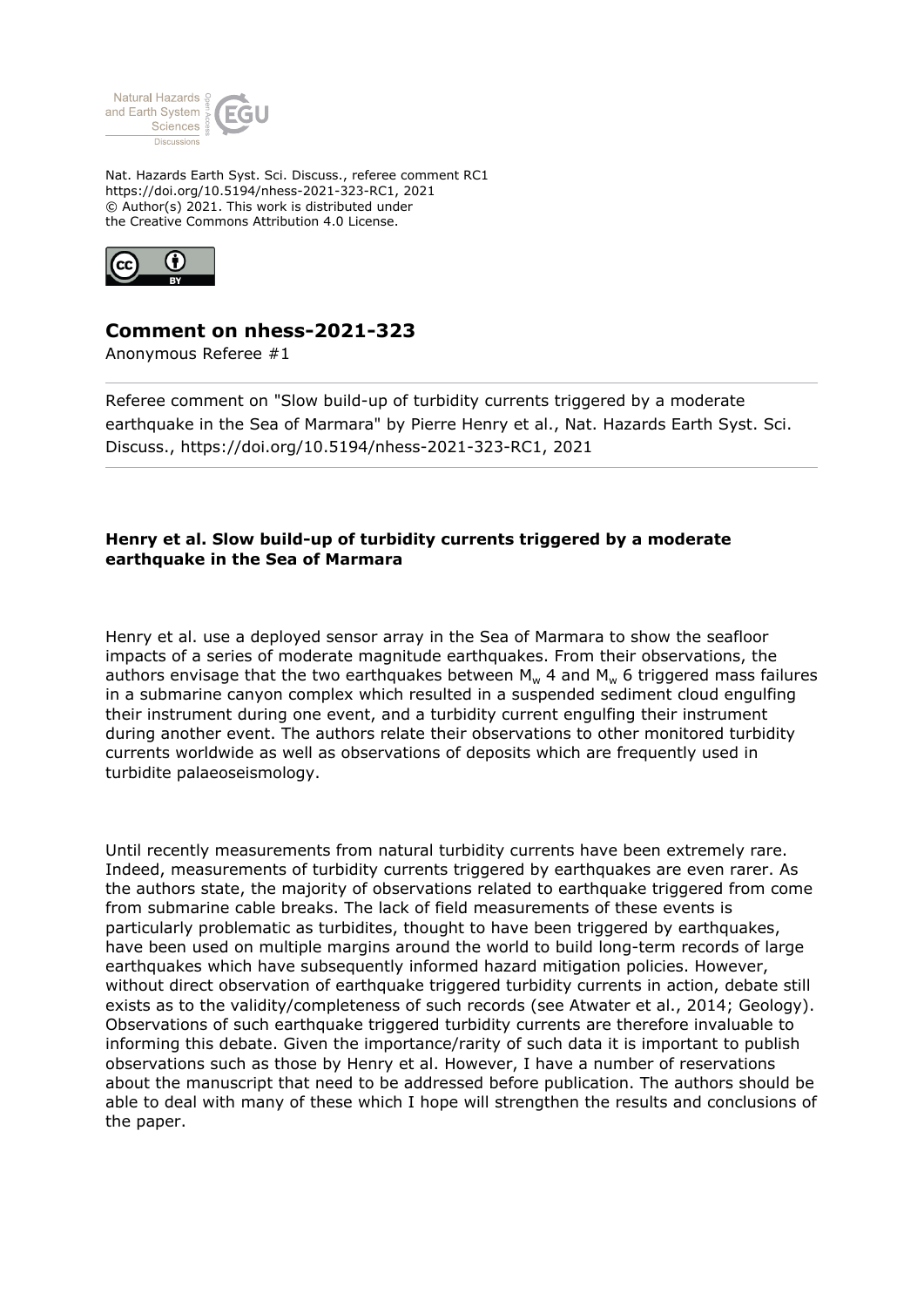The manuscript provides a large amount of information regarding the different instruments and the observations during the monitoring period as well as directly relating to the earthquakes. However, the structure of the paper needs to be addressed. Currently results, i.e. the observations themselves, are reported alongside the analysis as to why they imply certain events have occurred. This later element is more discussion than results and therefore I would suggest restricting the results to only the observations and detail their interpretation in a separate discussion part of the paper. This may help the clarity of some of the results sections, which I found at times difficult to follow, and the systematic explanation of why these events were earthquake triggered. This was especially the case with section *3.4. Temperature Record*.

Related to the identification of earthquake triggering, could the authors comment on the other excursions in the current speed measurements that they make? For example, do they have an explanation for the event which occurs just prior to September 21? The authors rule out potential tsunami triggering of the events which are seen using other data sources from the Sea of Marmara. However, it would also be useful to qualify whether there were any large meteorological events which occurred during the period of observation and which may have triggered the observed events. Providing this analysis, even in the supplementary materials, would strengthen the arguments/authors conclusions.

Much of the authors interpretations of their data relies on the assumption that they are measuring either a turbidity current or the remnants of a turbidity current on a submarine fan, downslope of the source submarine canyon. However, the authors do not discuss this relative to the potential dynamics of the envisaged turbidity current in detail. The authors therefore need a greater discussion of the potential dynamics/flow characteristics of such events in the context which they are observing them. For example, what are the likely impacts of emergence of the events from the submarine canyon onto the lobe? Similarly, evidence exists for delayed failure of submarine sediment following perturbations (see Gavey et al. 2017; Jiashain earthquake for example). It is therefore likely worth discussing that failures along the canyon may have occurred after a period of delay compared to the earthquake.

Related to the above point, the authors provide a good comparison of their observations compared with those from other turbidity current monitoring studies. However, the authors may want to push this further in terms of comparing measured velocities and settings (open slope, channels, submarine canyons etc.) and thus how the results compare. This is also relevant in terms of the instruments the other studies were using in terms of current meters at different heights about the bed vs. ADCPs etc.

## **Detailed comments:**

Line 23: What do you mean by 'records are scarce'? Can you be more precise in terms of what you mean here?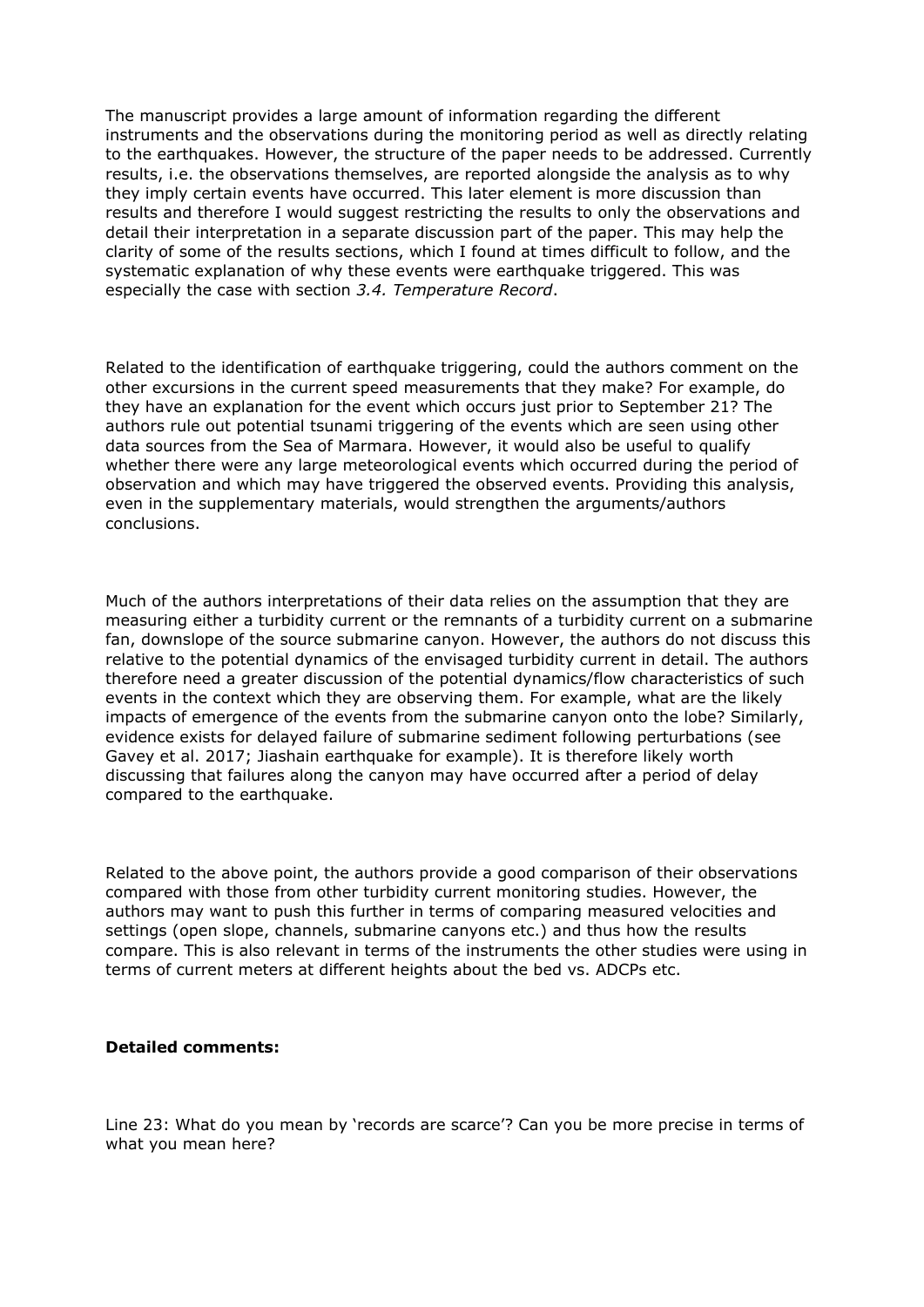Line 26-27: 'recorded the consequences'

Line 29: Can you be more specific here in terms of 'strong current' are you talking about a turbidity current or movement in the water column etc.?

Line 34: 'outlet of a canyon' Can the authors be clearer in the introduction in terms of the location of their monitoring equipment? The instruments are referred to as being deployed on the seafloor but they then refer to the outlet of a canyon. It is not clear what the relationship between the canyon and the monitored events are, i.e. are the instruments in the canyon further up-canyon etc.

Line 37 – 39: These sentences could be strengthened

Line 42: 'can damage seafloor infrastructure'

Line 46: should this say 'failure' or 'instability'? These have subtly different meaning for our understanding of seismic impacts on slopes and the subsequent triggering of slope failures.

Line 46 – 50: Suggest rephrasing slightly for greater clarity; 'However, a global compilation of cable breaks shows that mass flows have been triggered by earthquakes with M<sub>w</sub> as low as 3.1 (with PGA 10<sup>-3</sup>g); while on other margins where sediment input is relatively low and strong earthquakes are frequent (e.g. Japanese Margin), earthquakes  $>7$  M<sub>w</sub> fail to trigger cable breaking flows'

Line 53: delete 'successfully'

Line 56: 'event, and those'

Line 57: 'Seismoturbidites'; given the following discussion would it be useful to describe this as seismoturbidites in all settings?

Line 61 – 67: The authors refer to deposits that are interpreted in lakes and closed basins as a consequence of earthquakes or landslides. It is therefore not clear what the diagnostic criteria are that allow you identify earthquake triggered events within lakes compared with landslides that happen independently. Understanding how to differentiate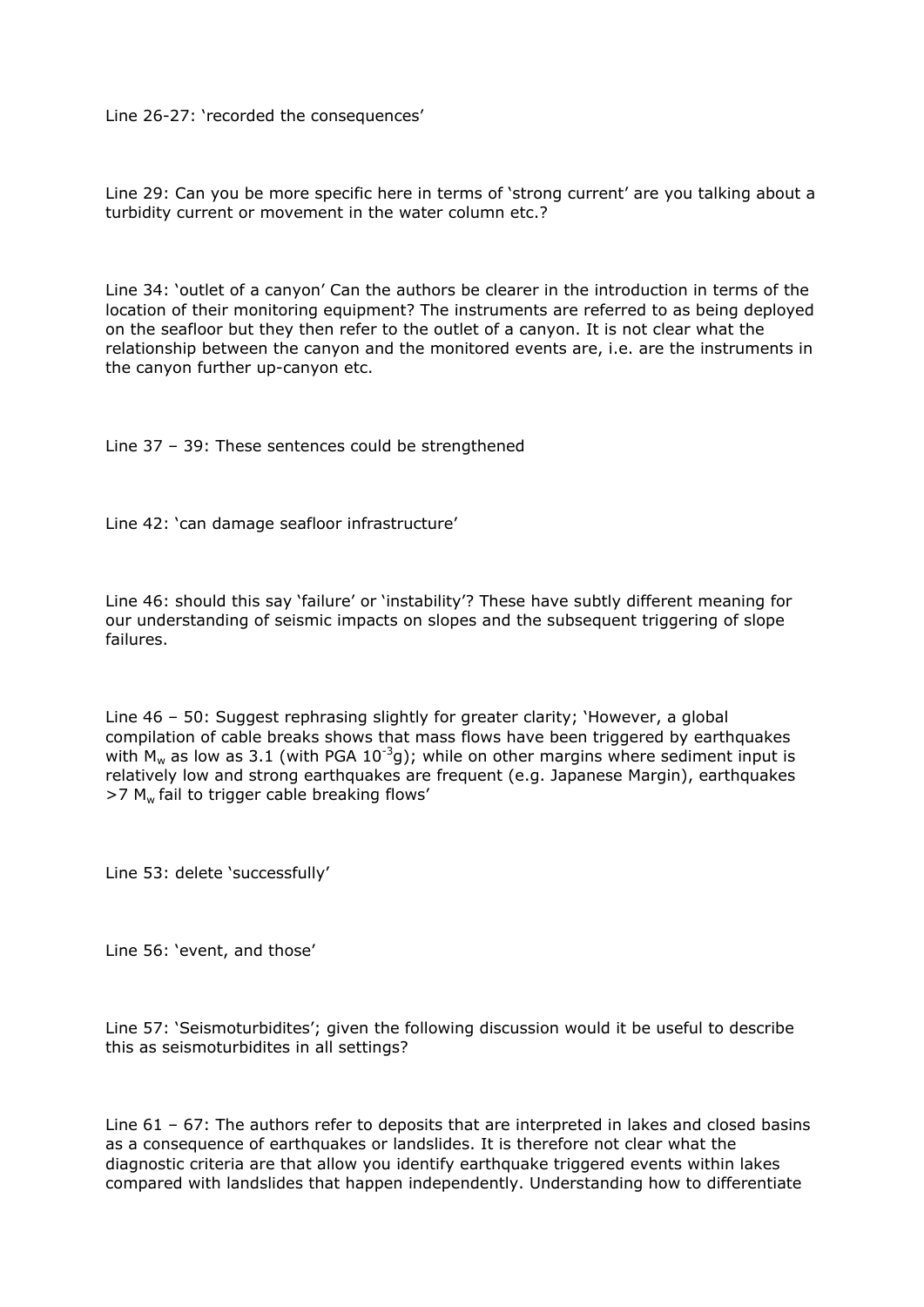between earthquake triggered deposits and deposits from other types of flow are crucial in order to carry out turbidite palaeoseismology studies. Could the authors be clearer here as it importantly sets up the rationale for the paper and why the results are incredible important and impactful.

Line 71 – 72: What do the authors mean by in situ records; are they referring to direct monitoring of earthquake triggered flows in action or sedimentary deposits which can be directly tied to the flows that formed them.

Line 72: Howarth et al. 2021 (Nature Geoscience) recently published an important paper which considered the role of earthquake triggered of turbidity currents as a consequence of the Kaikoura 2016 earthquake. They look specifically at testing some of the criteria used for identifying earthquake triggered turbidites. Similarly, Mountjoy et al. (2018; Science Advances) address observations from the same event. These papers seem crucial in terms of setting up the discussion of the topic area, which the authors are addressing. It therefore seems important to discuss the outcomes from these papers in this introduction or in the later discussion. However, neither are currently acknowledged.

Line 73: suggest rephrasing. Perhaps; 'Monitoring experiments have generated observations of turbidity currents flowing in submarine canyons and initiated by meteorological events, seasonal discharge from rivers and occasionally by landslides (Azpiroz-Zabala et al., 2017; Khripounof et al., 2012; Xu et al., 2004, 2010; Liu et al., 2012; Hughes Clarke, 2016)'. Suggest adding Hage et al. (2019: GRL) and Normandeau et al., (2020: Sedimentology).

Line 76: Can you be more specific in terms of what you mean by 'Oscillatory Currents'

Line 77 – 78: Replace 'On the other hand' with 'However,'

Line 79: Suggest adding, Gavey et al. (2017: Marine Geology).

Line 82: Define OBS

Line 84: Is the moderate earthquake magnitude measurement M or  $M_w$  etc.?

Line 85: Could the authors clarify what they mean by currents of more than 1 m/s. Are they referring to turbidity currents?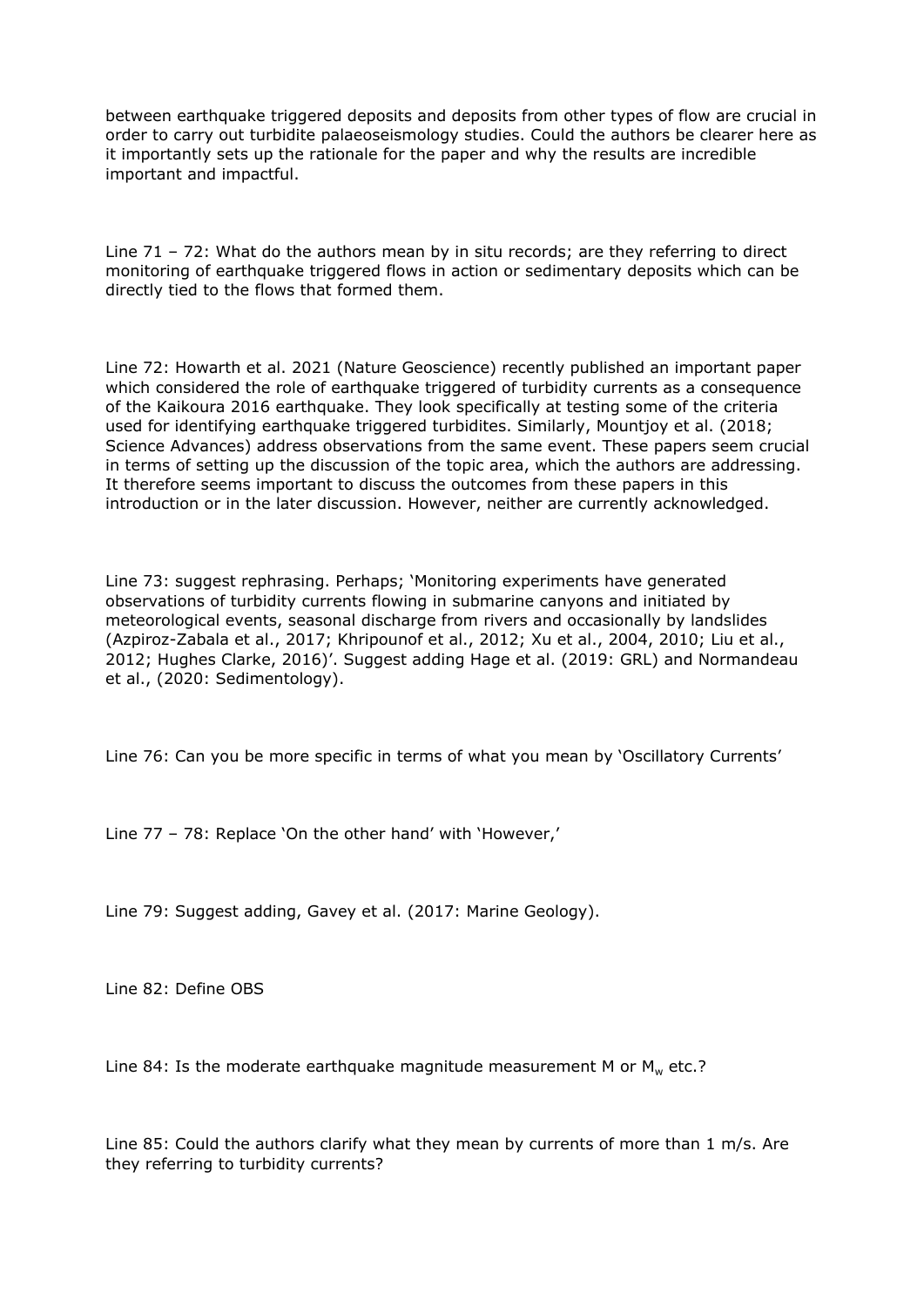Line 92: replace magnitudes with unit.

Line 96 – 97: There is a slight disagreement here in terms of your grammar. In the abstract you refer to a main earthquake and a foreshock. Earlier in the paragraph you refer to two earthquakes. However, in 96 – 97 you refer to 'this moderate earthquake'. It is not clear which moderate earthquake you are referring to.

Line 99: '10 hour', 'peak current recording'

Line 100: 'Here, we'

Figure 1: Could the authors please add a scale bar depths (even though contours are displayed). The A) and C) labels are also missing. The faults in Panel A may be clearer in black rather than red due to the colour bar that has been used in A. The choice of instrumented frame location and the particle trajectory to be both shown in blue in panel A is a little confusing. Would it not be better to display these as an addition panel on the figure in order to be able to understand their setting/movement etc.

Line 122: replace '6' with 'six'

Line 127: I would replace 'instabilities' with 'mass flows sourced from the canyon heads and walls'

Line 129: Can you be more specific about what the 'mass wasting feature' is?

Line 134: Can you provide greater clarity in terms of what you mean by 'earthquake occurred beneath the canyon system'? Was is their epicentre etc.?

Line 140: '1 hPa'

Line 151: 'emits four narrow'

Line 153: replace 'metres' with 'm'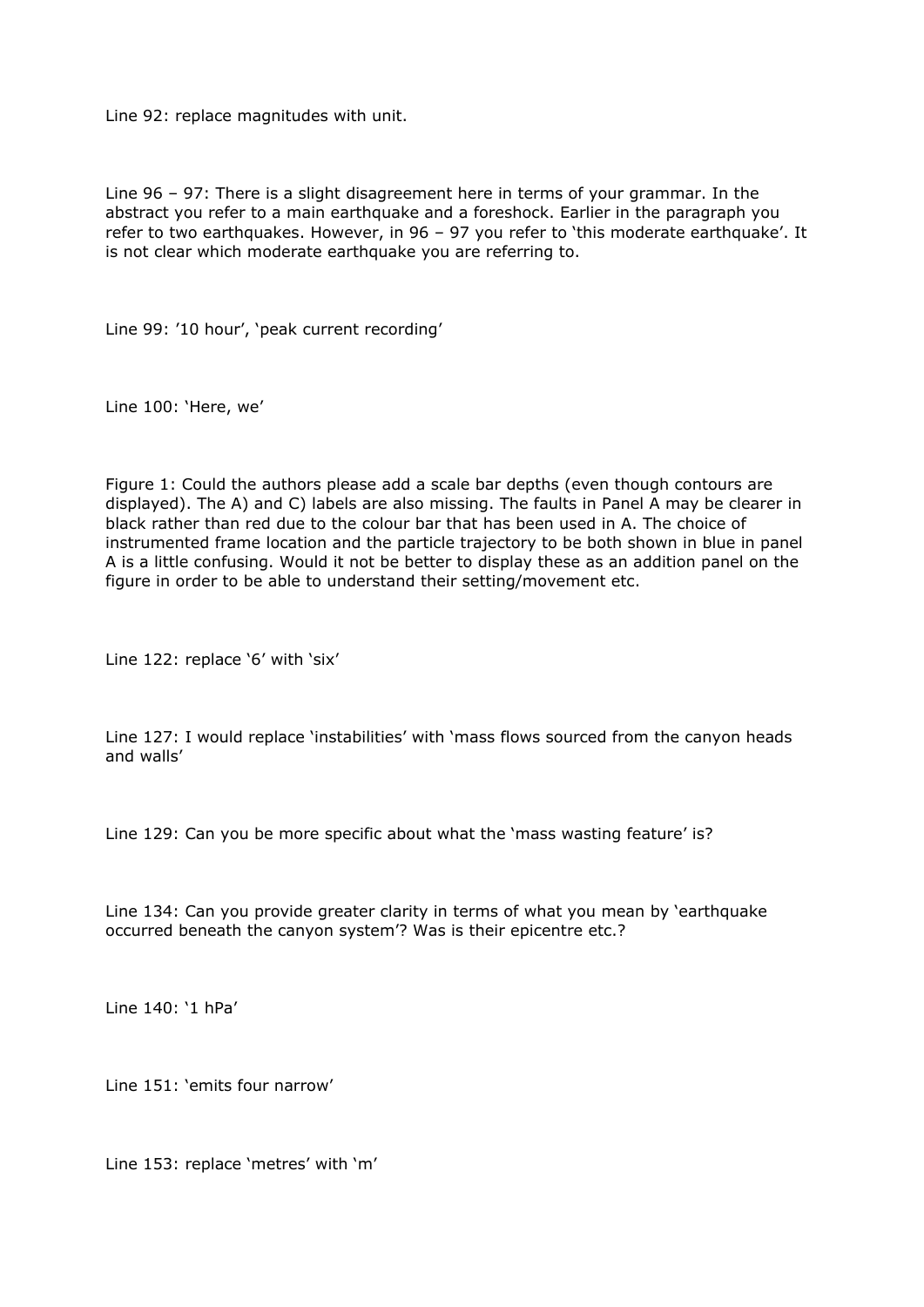Line 157: '4 kPa …. 2 kPa'

Line 166: 'six'

Ling 168: 'weighing'

Line 169: 'is stable in an upright'

Figure 3: 'Before earthquake', 'After earthquake', 'Final'

Line 232: 'first P-wave arrival'

Line 233: delete ',' after '5.8'

Line 254: Suggest breaking into two sentences at 'however'

Line 255: 'Changes of the pressure baseline'?

Line 256: 'earthquakes'

Figure 4: All elements within the key in panel B need to start with a capital letter

Figure 5: All elements within the key in panel A need to start with a capital letter

Line 272: 'four hours after'

Line 277: rather than 'that event' the authors should probably refer to the 'earthquake related event'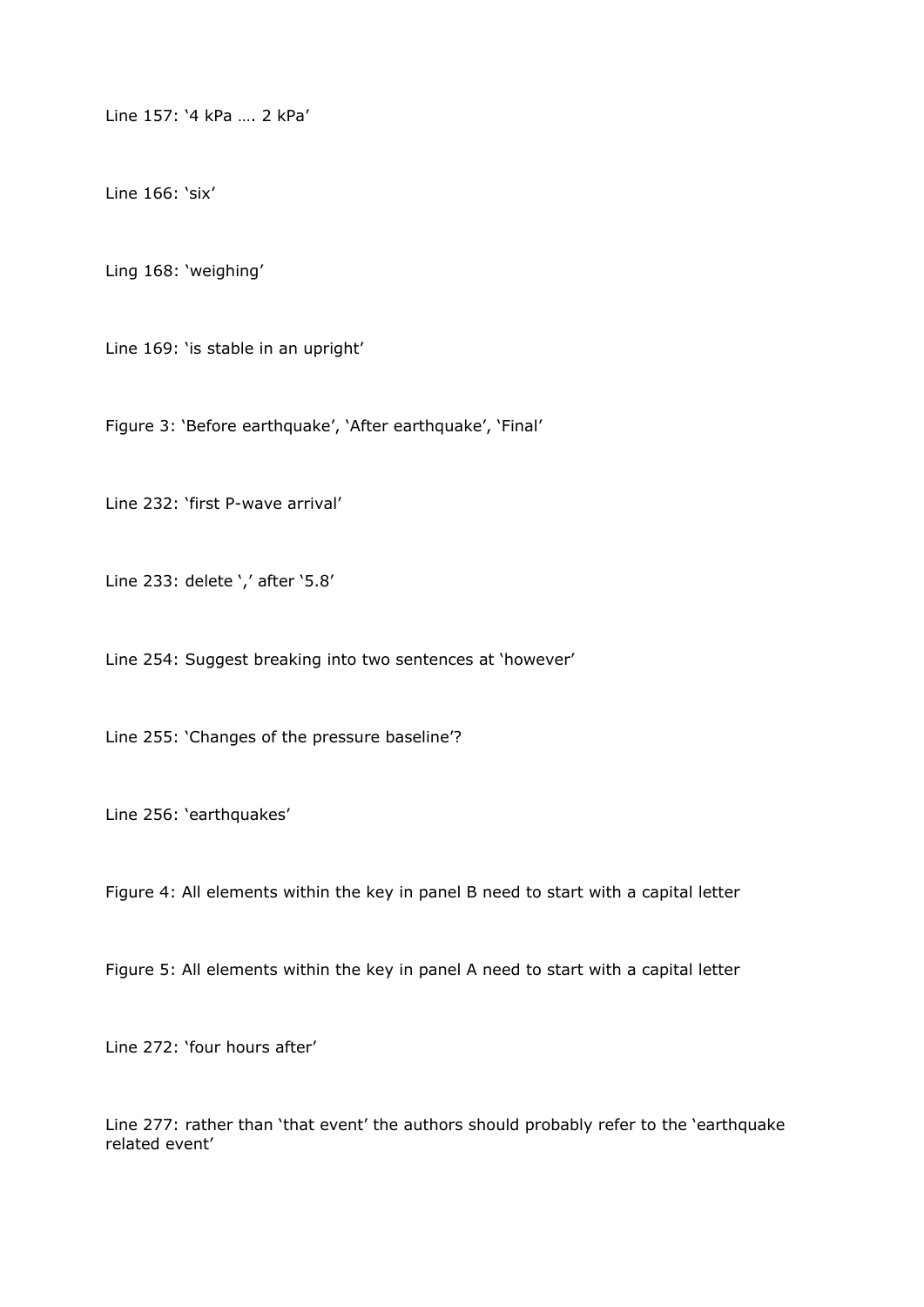Line 279: state what the peak value was

Line 280: The authors describe the build-up as more progressive but do not state the buildup in terms of the earthquake related event. They should probably define it as abrupt or at least state how it differs.

Line 299: 'ten hour period'

Line 312: 'time interval considered here'

Line 320: 'cm/s'

Line 325: 'nine hours'

Figure 7: Recorded and Recalculated should both have capital letters. Tilting needs to have a capital letter in the Keys

Line 336: 'first two hours'

Line 345: 'releases'

Line 355: 'backscatter signal'

Line 355 – 361: This information on the backscatter measurements should really be moved to the data and methods section rather than results.

Line 364: 'over 12 hours'

Line 370: 'strength remains….for the 1.5 day interval'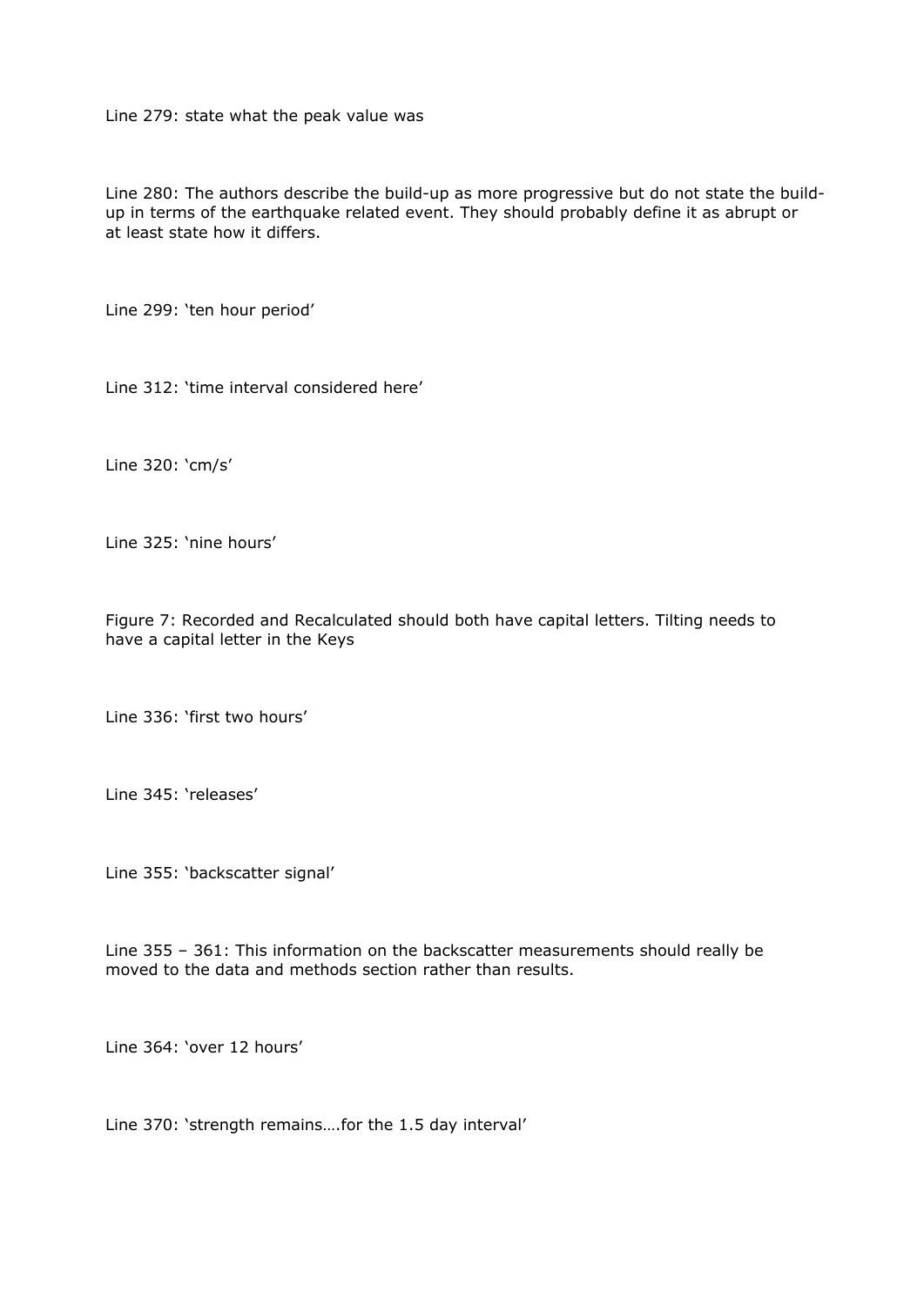Line 372: '5). This implies…'

Line 377: Is there a reference to support this statement?

Line 379: 'dB three days'. Do you mean over three days?

Line 382: What is the evidence they are not related to other events either? Are there meteorological events, which relate to these turbid events?

Line 391: Replace 'Within this body' with 'Within the high salinity body'?

Line 391: why 'potential' temperature?

Line 394: 'Examples'

Line 398: 'Sept 2020'

Line 403: Do you mean maximum velocity? It is not clear what you mean by 'value'

Line 410: do you mean 'at a potentially higher temperature'?

Figure 8: Please specify on the figure caption when the profiles are taken from.

Line 426: '4-hour'

Line 425 - : The authors need to make clear that their assumption is based on the turbid cloud moving at a constant speed of 4 cm/s

Line 430-431: Can you be more specific about the process you are considering here rather than 'instability'? Are you considering resuspension of sediment due to shaking? Are you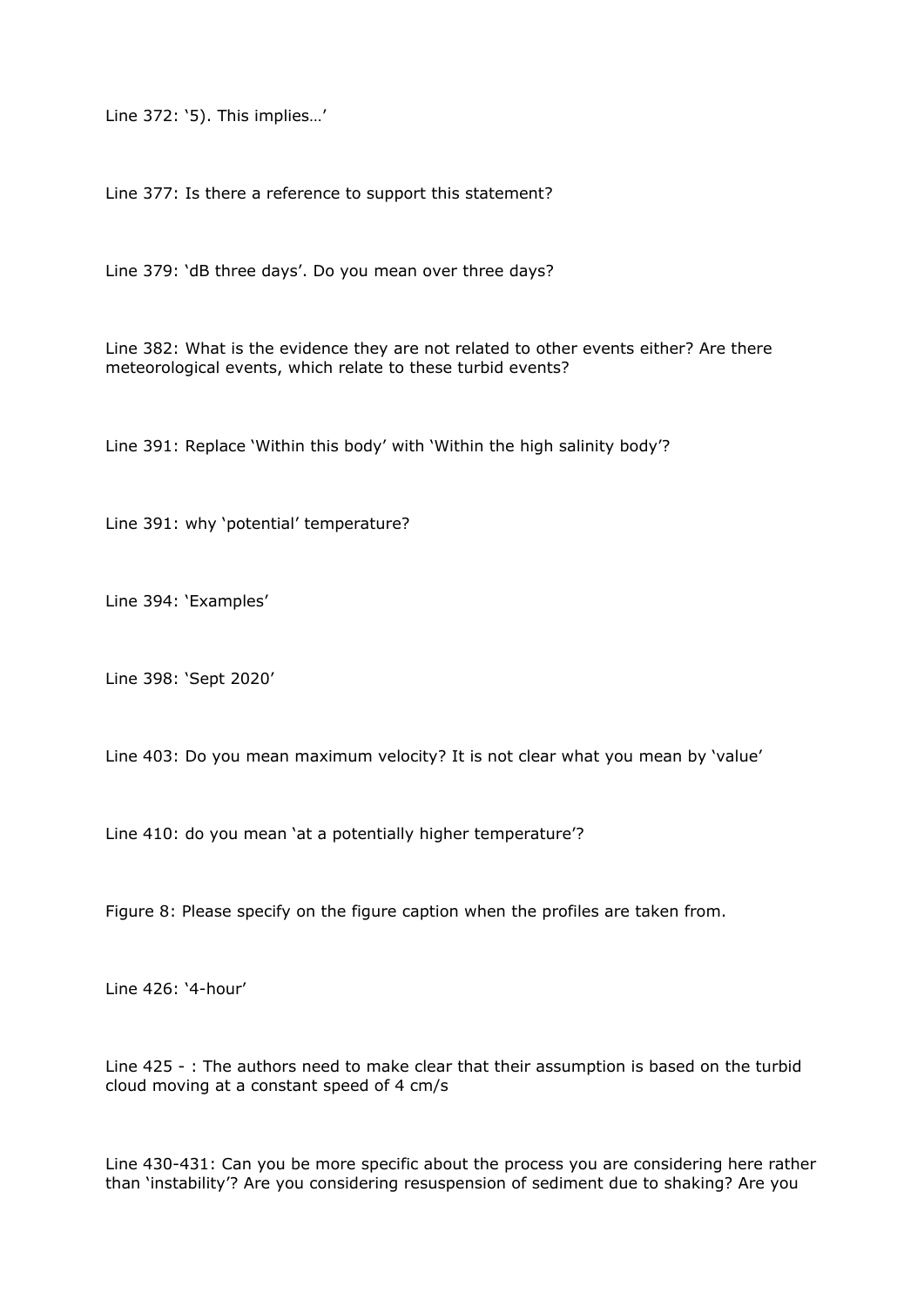thinking of slope failure etc.?

Line 436: I am not sure 'triggering of instability' is what you mean

Line 443: Previously in the section you have described a 'mud flow' being triggered whereas here you describe a 'turbidity current'. I think it is important that the authors are consistent with their terminology as turbidity current has a specific flow dynamic attached to it in a way that mud flow does not. I presume that the authors are referring to the same flow type in both cases and if they are not then it would be useful to understand how they are differentiating between them.

Line 460: 'nine hours'

Line 461: 'east of the deployment site'

Line 470: 'waning phase'

Line 468: 'The distance travelled…'; I am not sure that this using the calculated drift is a fair assumption regarding where sediment is deposited. Once the turbidity current emerges from the source canyon onto the fan, its velocity will quickly decrease as a consequence of the lower seafloor gradient, the lack of confinement and the entrainment of significant volumes of water. Once this occurs, the sediment concentration of any event is likely to rapid decrease and thus the driving force behind the flow is likely to decrease. It is therefore unlikely that sediment will continue to be transported at the velocities measured by the instrument making these estimates of deposition location problematic. Furthermore, the location of deposition will likely be dependent on grain size. Larger grain sizes will sediment out quicker whilst the smallest fraction may remain suspended in the water column of a significant period due to slow settling velocities. The final resting place of these grains may therefore depend on continued bottom current activity after the turbidity current has dissipated. The location/extent of deposition from these events remains an important question. However, I feel this should be moved to the discussion rather than using these velocities etc.

Line 478: 'next three days'

Line 483: 'in three days'

Line 485: delete 'comprised'